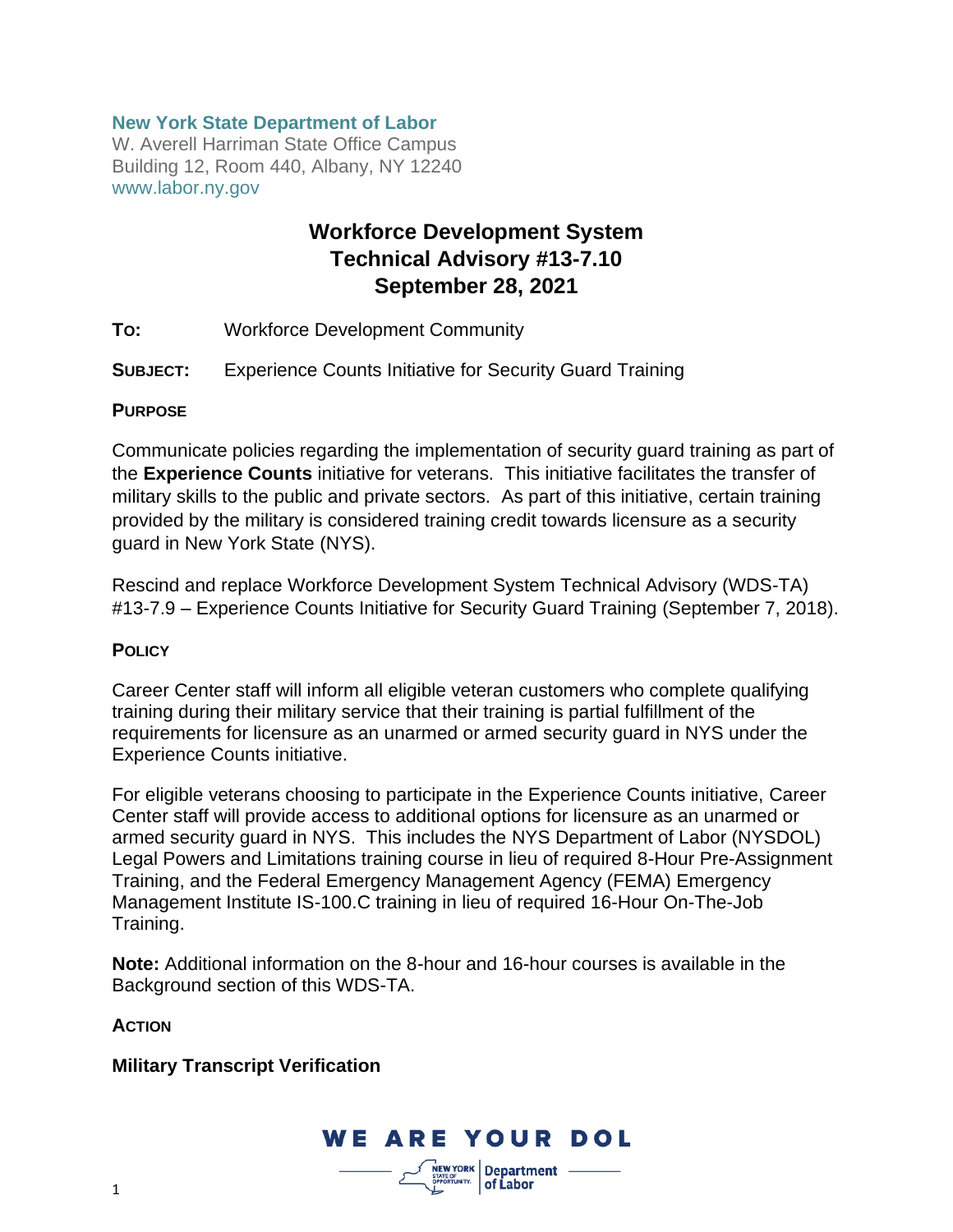Career Center staff will verify military training by the inclusion of a military occupation on the DD-214 or a military transcript showing satisfactory course completion. Instructions for obtaining military transcripts can be found in **Attachment A – Instructions for Obtaining Military Transcripts.**

Once military training is verified, staff can assist a veteran with participation in the Experience Counts initiative to become an unarmed or armed security guard.

## **Experience Counts Security Guard Training**

## **a. Unarmed Security Guard**

The NYS Division of Criminal Justice Services (DCJS) has determined that completion of any one (1) of the following trainings, as a part of military service, will be credited toward the 8-Hour Pre-Assignment Training Course and the 16-Hour On-the-Job Training Course:

- Air Force Security Specialist Course *(MOS – 3P with anything following it);*
- Army CID Special Agent (*MOS – 31D);*
- Army Combat Engineer (*MOS - 21B/12B);*
- Army Indirect Fire Infantryman *(MOS – 11C);*
- Army Infantryman Course (*MOS – 11B);*
- Army Military Police Course *(MOS – 95B (in conjunction with MP), 31A, 31B);*
- Army Resettlement Specialist aka: Corrections Specialist (*MOS – 31E);*
- Army Small Arms Master Gunner Course (*SAMGC);*
- Naval Corrections Specialist Course (*MOS – 9575);*
- Navy Master-at-Arms Course *(MOS – MA with anything following it);*
- USMC Guard/Security Guard (MOS 8151/8156);
- USMC Infantryman Course (*MOS – 03 with any two numbers following it);*
- USMC Military Police Courses *(MOS – 5811, 5803, 5800);*
- USMC Security Force Close Quarters Battle Team Member (MOS 8154);
- USMC Security Force Guard (MOS 8152);
- USMC Combat Engineer (MOS 1371); or
- USMC Marine Corrections Specialist (MOS 5831).

With any one (1) of the above trainings, the veteran can complete the following two (2) courses in any sequence, free of charge, under the Experience Counts initiative:

**WE ARE YOUR DOL** 

STATE OF<br>OPPORTUNITY.

**NEW YORK** Department -

of Labor

1. The NYSDOL Legal Powers and Limitations video course; and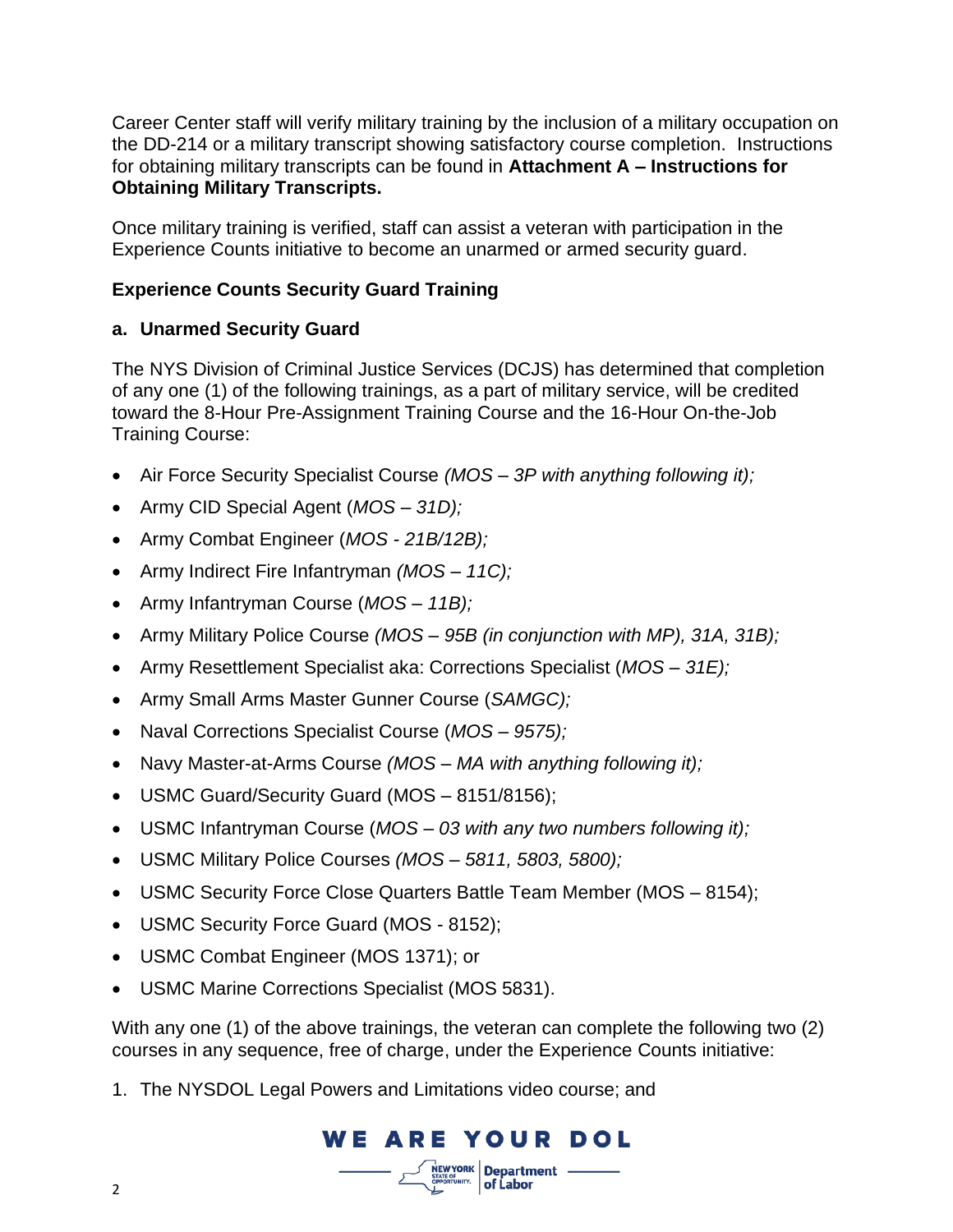- 2. FEMA IS-100.C (Introduction to the Incident Command System) course online.
	- **Note:** Veterans must register for a Student Identification (SID) Number to take the final exam and receive the certificate.

## **b. Armed Security Guard**

Veterans must possess a valid NYS pistol permit prior to undergoing training to become an armed security guard.

• Armed security guard applicants must have a valid NYS pistol license pursuant to Penal Law 400.00 and must complete a 47-Hour Firearms Training Course for Security Guards prior to applying for a Special Armed Guard Registration Card. Starting one year from the date of completion of the 47-Hour Firearms Training Course, holders of a Special Armed Guard Registration Card also must annually complete an 8-Hour Annual In-service Training Course for Armed Security Guards.

NYS DCJS has determined that completion of any one (1) of the following trainings, as a part of military service, will be credited toward the 8-Hour Pre-Assignment Training Course, the 16-Hour On-the-Job Training Course, and the 47-Hour Firearms Training Course:

- Air Force Security Specialist Course *(MOS – 3P with anything following it);*
- Army Military Police Course *(MOS – 95B (in conjunction with MP), 31A, 31B);*
- Army Resettlement Specialist aka: Corrections Specialist (*MOS – 31E);*
- Army Small Arms Master Gunner Course (*SAMGC);*
- Naval Corrections Specialist Course (*MOS – 9575);*
- Navy Master-at-Arms *(MOS – MA with anything following it);*
- USMC Military Police Course *(MOS – 5811, 5803, 5800);*
- USMC Security Force Close Quarters Battle Team Member (MOS 8154); or
- USMC Marine Corrections Specialist (MOS 5831).

With any one (1) of the above trainings, the veteran can complete the following three (3) courses in any sequence under the Experience Counts initiative:

- 1. The NYSDOL Legal Powers and Limitations video course;
- 2. FEMA IS-100.C (Introduction to the Incident Command System) course online; and
	- o **Note:** Veterans must register for a SID Number to take the final exam and receive the certificate.
- 3. 8-Hour Annual Firearms In-service Training Course for Armed Guards.

The first two (2) courses are offered free of charge. The 8-Hour Annual Firearms Inservice Training Course for Armed Guards is available through DCJS approved training

# **WE ARE YOUR DOL**

 $\frac{N_{EW}YORK}{N_{UV}N_{UV}}$  Department -**STATE OF CORN Department**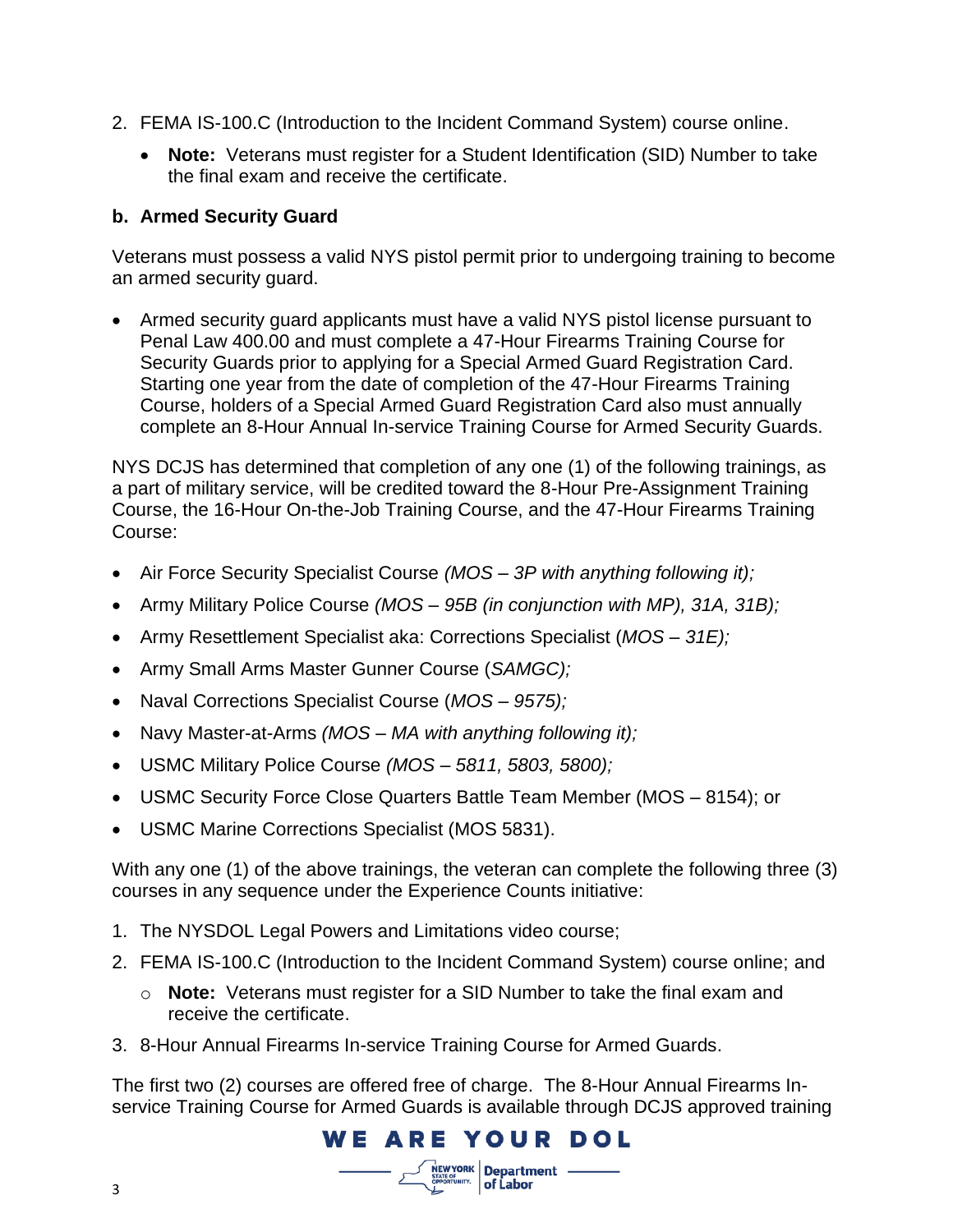providers throughout the State and the cost of the course may be covered if the veteran qualifies for an Individual Training Account. Local areas should make sure these training providers are on the State's [Eligible Training Provider List.](https://applications.labor.ny.gov/ETPL/)

**Note:** A waiver must first be issued by NYSDOL Central Office for the veteran to be waived from the 47-Hour Firearms Training Course and admitted to the 8-Hour Annual Firearms In-service Training Course. A waiver is obtained by providing proof of qualifying military training completion to [Ask.vets@labor.ny.gov](mailto:Ask.vets@labor.ny.gov) or by mailing it to:

Deputy Veterans' Program Administrator New York State Department of Labor Building 12, Room 428 W. Averell Harriman State Office Campus Albany, NY 12240-0099

Veterans whose military training does not result in training credit towards firearms certification will be required to complete the full 47-Hour Firearms Training Course.

## **Training in the Career Center**

For a veteran to complete the NYSDOL Legal Powers and Limitations course, they must provide photo identification and a military transcript or DD-214 Member 1 or Member 4 as proof of military course completion. Veterans can view the two (2) hour training on Resource Room computers. If needed, Career Center staff can contact the NYSDOL Central Office Veterans' Program for assistance in accessing the Legal Powers and Limitations video.

Upon completion of the NYSDOL Legal Powers and Limitations course, Career Center staff will make an entry in the One-Stop Operating System (OSOS) as outlined in **Attachment B – One-Stop Operating System (OSOS) Instructions for New York State Department of Labor (NYSDOL) Legal Powers and Limitations**. They will then administer the written test and make an entry into OSOS upon completion of the test. Instructions on the appropriate OSOS entry can be found in **Attachment B**, and instructions for proctoring the exam can be found in **Attachment C – New York State Department of Labor (NYSDOL) Legal Powers and Limitations Proctoring Instructions**.

**Note:** The NYSDOL Legal Powers and Limitations course and exam are also available to complete virtually. The veteran must possess their own device to access the virtual materials. Contact [Ask.vets@labor.ny.gov](mailto:Ask.vets@labor.ny.gov) to schedule a virtual appointment.

Career Center staff will retain the Legal Powers and Limitations exam materials for submission to NYSDOL Central Office. To protect the integrity of the exam, participants should not be allowed to keep any testing materials.

The FEMA Emergency Management Institute IS-100.C training is available at [https://training.fema.gov/is/courseoverview.aspx?code=IS-100.c.](https://training.fema.gov/is/courseoverview.aspx?code=IS-100.c) Veterans can take this training in the Resource Room at the Career Center or any other location.

**WE ARE YOUR DOL** 

 $\frac{1}{\text{NEW YORK}}$  Department -**STATE OF DEPARTMENTY. of Labor** 



4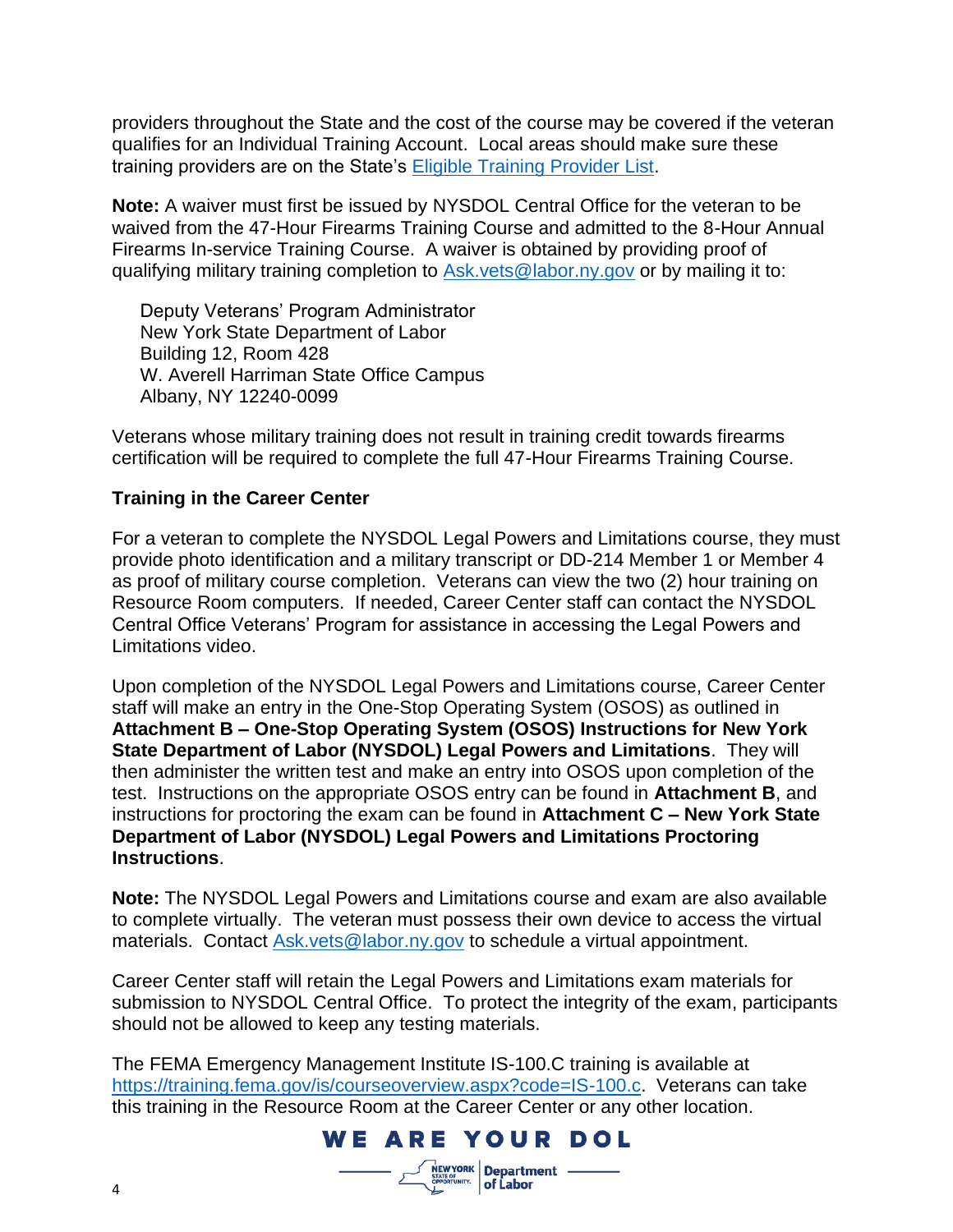## **Fingerprinting**

As part of the Experience Counts initiative, veterans must schedule fingerprinting appointments with IdentoGo by IDEMIA. To schedule an appointment at a convenient location, veterans must call 1-877-472-6915 or visit [www.identogo.com](http://www.identogo.com/) and select "New York." For scheduling purposes, veterans must utilize the required ORI number (**SecGuard**) or Service Code **1545R1**.

Veterans must bring an acceptable form of identification to the appointment (for a list, please visit

[https://dos.ny.gov/electronic-fingerprinting\)](https://dos.ny.gov/electronic-fingerprinting), along with an acceptable form of payment. The fingerprinting fee is subject to bi-annual changes. If local policy allows, and the veteran qualifies, this cost may be covered by supportive services funds. Upon completion of the fingerprinting process, veterans will be given two copies of their receipt.

**Note:** Fingerprint receipts are valid for five (5) months from the date of the fingerprinting. Failure to submit the security guard application within this timeframe will require the veteran to complete the fingerprint process again.

## **Submission**

Career Center staff will collect the required items from the veteran as they are completed. Once all necessary items have been compiled, Career Center staff will send them to NYSDOL Central Office for review and submission to the NYS Department of State (DOS). The packet must include the following items as outlined in **Attachment D – Security Guard Application Packet Checklist:**

- Proof of completion of qualifying military training (DD-214 or military transcript);
- Proof of passing the NYSDOL Legal Powers and Limitations course test (exam questions and participant answer sheet);
- Proof of completion of FEMA Emergency Management Institute IS-100.C training (copy of course certificate);
- Proof of fingerprinting (receipt from vendor);

## **Note: Service Code 1545R1 must be used**.

- Completed Employee Statement and Security Guard Application [https://dos.ny.gov/system/files/documents/2021/03/1206-f-a.pdf;](https://dos.ny.gov/system/files/documents/2021/03/1206-f-a.pdf)
- A \$36 money order or cashier's check; payable to "New York State Department of State"; and
- **Armed Security Guard Only:** Proof of completion of 8-Hour Annual Firearms Inservice Training Course.

The documents outlined above must be submitted directly to NYSDOL Central Office, **not** to the NYS DOS. Completed packets must be mailed to:

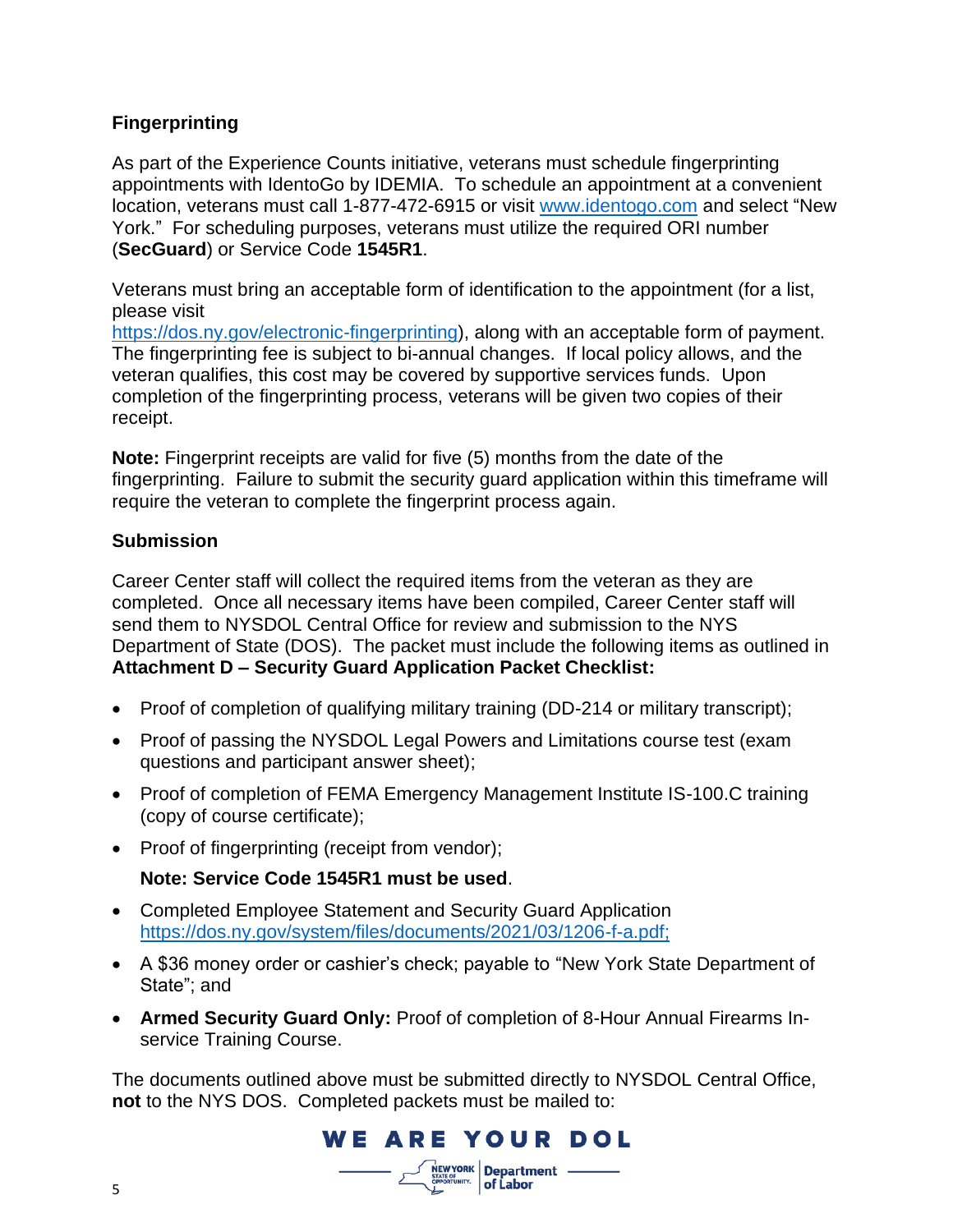Deputy Veterans' Program Administrator New York State Department of Labor Building 12, Room 428 W. Averell Harriman State Office Campus Albany, NY 12240-0099

### **BACKGROUND**

To become an **Unarmed Security Guard** in NYS, the following two (2) initial trainings are required:

- 1. 8-Hour Pre-Assignment Training A general introductory course; and
- 2. 16-Hour On-the-Job Training A course relevant to the duties of guards, requirements of the work site, and the needs of the business.

To become an **Armed Security Guard** in NYS, the two (2) trainings listed above are required plus the **47-Hour Firearms Training** course detailed in the Action section of this WDS-TA.

#### **INQUIRIES**

Please direct any questions to [Ask.vets@labor.ny.gov.](mailto:Ask.vets@labor.ny.gov)

### **ATTACHMENTS**

Attachment A – [Instructions for Obtaining Military Transcripts](file://///dol-smb/dol_shared/DOL0A1FS1/Dews-Data/DEWS-BEWO-Vets/Experience%20Counts/Technical%20Advisory-%20TA%20&%20Attachments)

Attachment B – One-Stop Operating System (OSOS) [Instructions for New York State](file://///dol-smb/dol_shared/DOL0A1FS1/Dews-Data/DEWS-BEWO-Vets/Experience%20Counts/Technical%20Advisory-%20TA%20&%20Attachments)  [Department of Labor \(NYSDOL\)](file://///dol-smb/dol_shared/DOL0A1FS1/Dews-Data/DEWS-BEWO-Vets/Experience%20Counts/Technical%20Advisory-%20TA%20&%20Attachments) Legal Powers and Limitations

Attachment C – New York State Department of Labor (NYSDOL) [Legal Powers and](file://///dol-smb/dol_shared/DOL0A1FS1/Dews-Data/DEWS-BEWO-Vets/Experience%20Counts/Technical%20Advisory-%20TA%20&%20Attachments)  [Limitations Proctoring Instructions](file://///dol-smb/dol_shared/DOL0A1FS1/Dews-Data/DEWS-BEWO-Vets/Experience%20Counts/Technical%20Advisory-%20TA%20&%20Attachments)

Attachment D – [Security Guard Application Packet Checklist](http://sdolintranet:81/dews/veterans/pdf/security-guard-training-checklist.pdf)

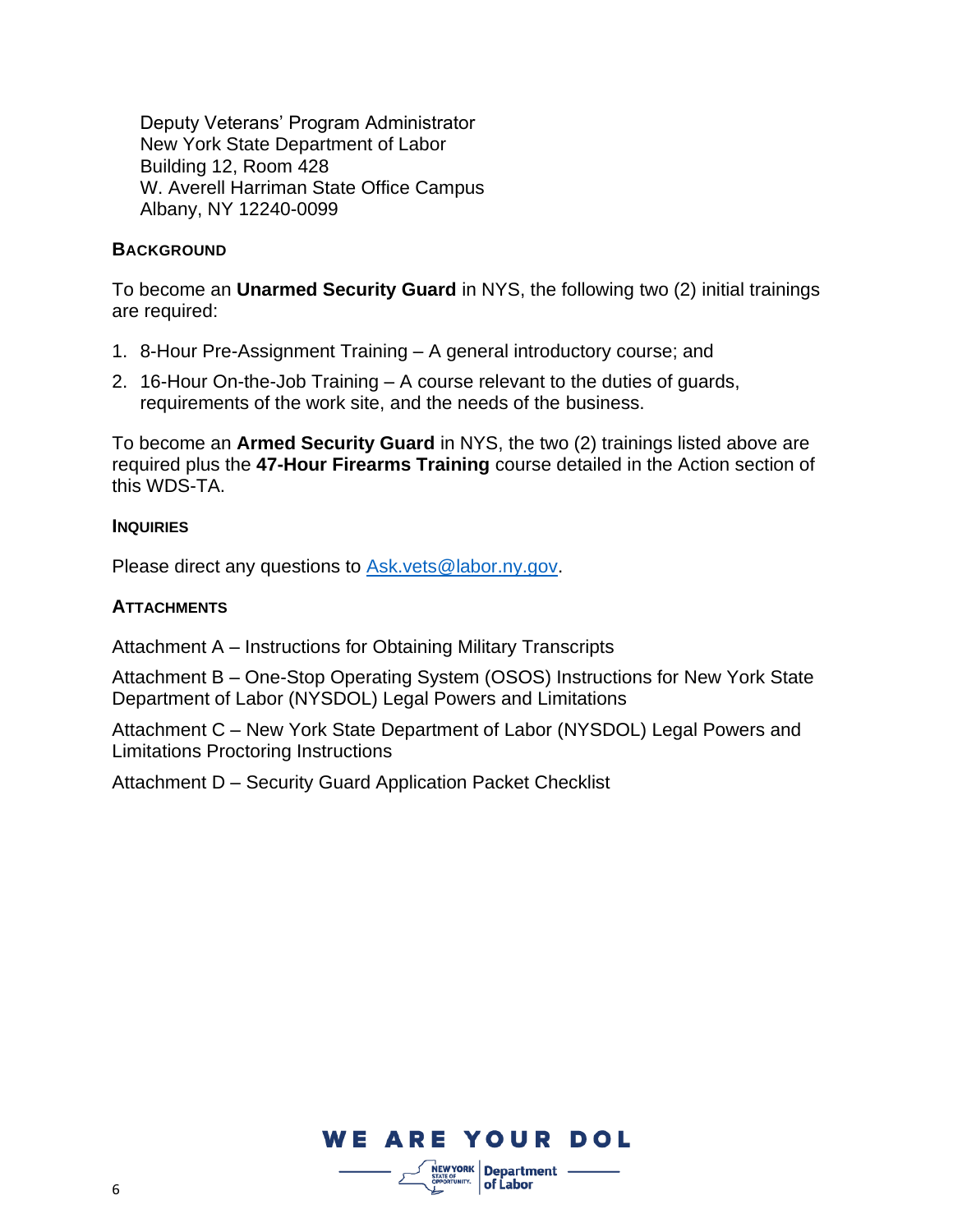# **INSTRUCTIONS FOR OBTAINING MILITARY TRANSCRIPTS**

## **Air Force**

- Go to [https://www.archives.gov/.](https://www.archives.gov/)
- Click "Veterans' Service Records."
- Under "Request Military Service Records," click "Request Service Records Online, by Mail, or by Fax."
- Under "Looking for records?", choose one of the options.
- If "Start Request Online" is chosen, a new box will open. Choose "Make a new request." Answer the questions and submit.
- If any other options are chosen, it will take you to the "Request Veteran Records" page. Choose to make a new request or check the status of an existing request. Answer the questions and submit.
- If "Mail or Fax Form" is chosen, you will be taken to the "Request Military Personnel Records Using Standard Form 180" page.
- Click "Download form SF-180 to mail or fax your request." Print, complete and mail the form to the address listed for your branch of service.
	- o Requests are processed 10 15 days after receipt.

## **Army, Coast Guard, Marine Corps and Navy**

- Go to [https://jst.doded.mil/smart/signIn.do.](https://jst.doded.mil/smart/signIn.do)
	- o If you do not already have an account, click on "Register."
	- o If you have an active Common Access Card (CAC), you can log in using the "CAC Login" feature.
- Click on "Transcripts" at the top of the page and select "1. Transcript" for an unofficial transcript.
- Official Transcripts can be ordered through the "Official Transcript Request" option on the same page.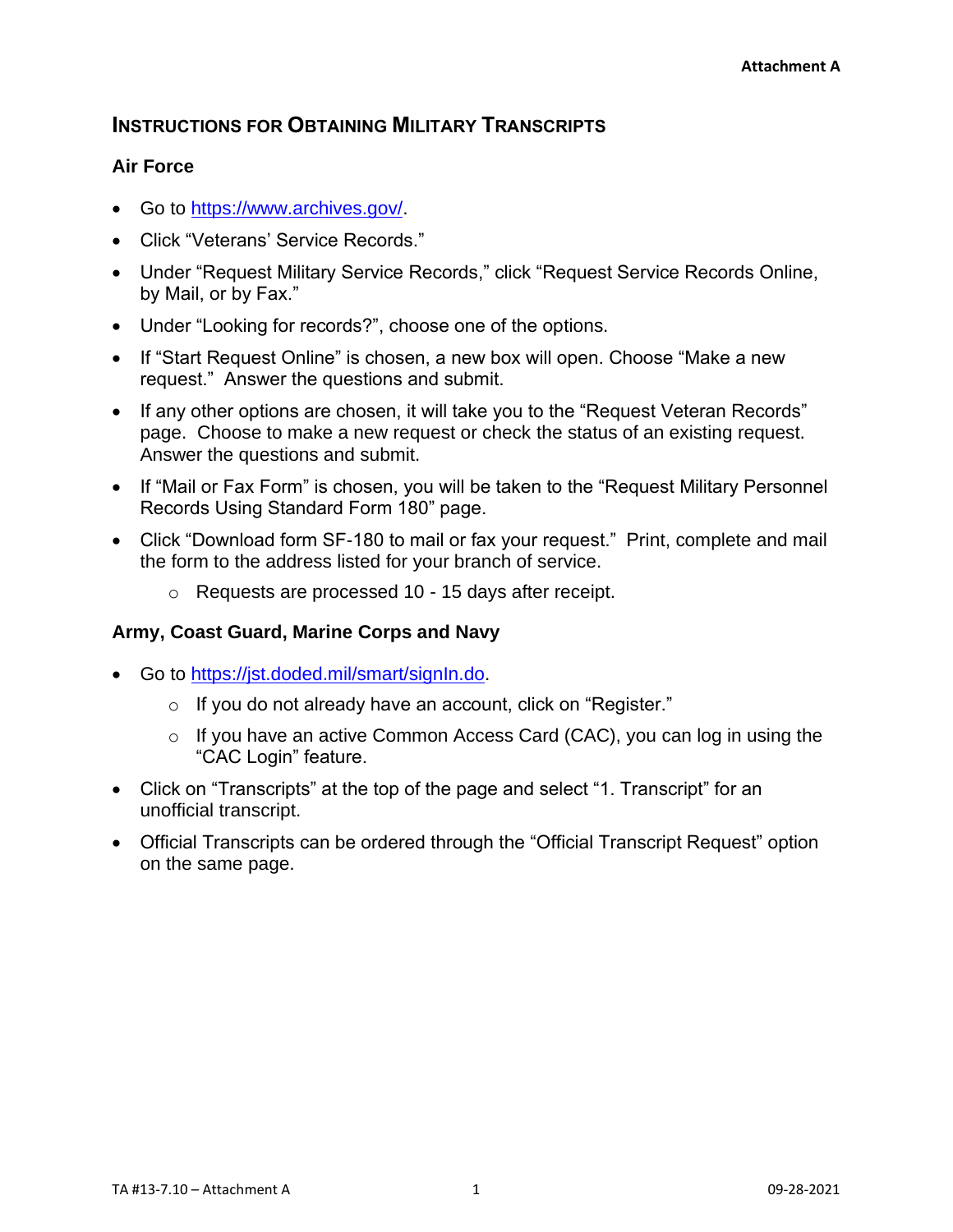# **ONE-STOP OPERATING SYSTEM (OSOS) INSTRUCTIONS FOR NEW YORK STATE DEPARTMENT OF LABOR (NYSDOL) LEGAL POWERS AND LIMITATIONS**

### **Upon completion of the NYSDOL Legal Powers and Limitations training course:**

- Record a "Short Term Pre-Vocational Skills to Prepare for Employment or Training" activity in the participant's OSOS record.
	- o Found under L1 Staff Assisted Individualized "Short-term Pre-Vocational Skills" folder.
- Data enter an OSOS comment indicating that the training was provided under the Experience Counts Security Guard policy.

## **Upon completion of the Legal Powers and Limitations exam:**

- Record a "Test Administration [LX Enrolling]" activity in the participant's OSOS record.
	- o Found under L1 Staff Assisted Individualized "Testing" folder.
- If the participant passes the exam, data enter an OSOS comment stating that they passed and that the test was provided under the Experience Counts Security Guard policy.
- If the participant does not pass the exam, data enter an OSOS comment stating that the participant sat for the exam but did not pass.
	- $\circ$  If possible, also note the participant's intentions (i.e., "plans to retake the exam on DATE," or "has elected not to retake the exam").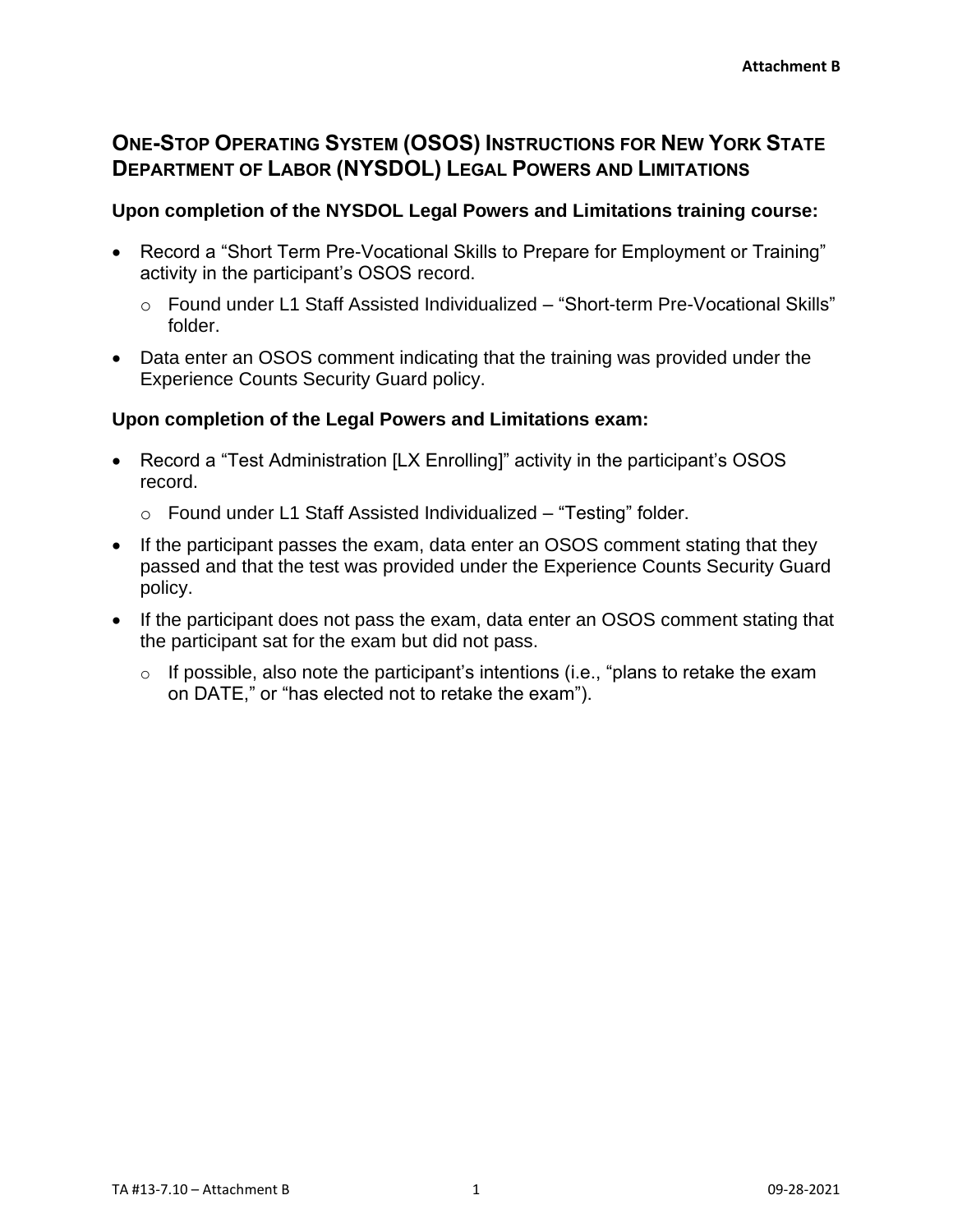# **NEW YORK STATE DEPARTMENT OF LABOR (NYSDOL) LEGAL POWERS AND LIMITATIONS PROCTORING INSTRUCTIONS**

As part of the Experience Counts Initiative, staff will proctor exams for the NYSDOL Legal Powers and Limitations Course. This exam consists of 47 multiple choice questions and may be retaken as often as is necessary.

Listed below is the procedure for giving the exam.

- Confirm the participant's identity. A valid New York State (NYS) Driver's License, NYS Learner's Permit, NYS Non-Driver Identification, or United States (U.S.) Passport can be used for this purpose.
- Determine whether the participant has already completed the NYSDOL Legal Powers and Limitations Course. If this has been completed, the "Short Term Pre-Vocational Skills to Prepare for Employment or Training" activity and comments should exist in their One-Stop Operating System (OSOS) record (see **Attachment B – One-Stop Operating System (OSOS) Instructions for NYSDOL Legal Powers and Limitations** for details).
- Ensure that the participant does not have access to calculators, cell phones, computers, or notes. If multiple customers are taking the test in the same room, they may not talk to or help each other. Participants should be spaced at least one seat apart, if the room allows for this.
- Enter the participant's OSOS NY# in the appropriate space on the test.
- The participant must enter their responses on the answer sheet included with the exam. They may write on the test, but it will not be counted as an answer.
- Compare the answers to the answer key that has been provided. If the participant correctly answered 33 or more questions, they have passed the exam.
	- $\circ$  If the participant failed the exam, they may elect to take the exam again, or they may take the full training again.
- Once the exam has been passed, attach the answer sheet to the exam, and securely store the completed exam until the participant completes the other required parts of the application. Career Center staff are to submit this to NYSDOL Central Office along with the other required documents to complete the security guard application process for the participant.
- To maintain the integrity of the exam questions, participants are not be allowed to keep any testing materials, including exam questions, or completed answer sheets.
- Upon exam completion, record the "Test Administration [LX Enrolling]" activity and comments in the participant's OSOS record (see **Attachment B** for details).